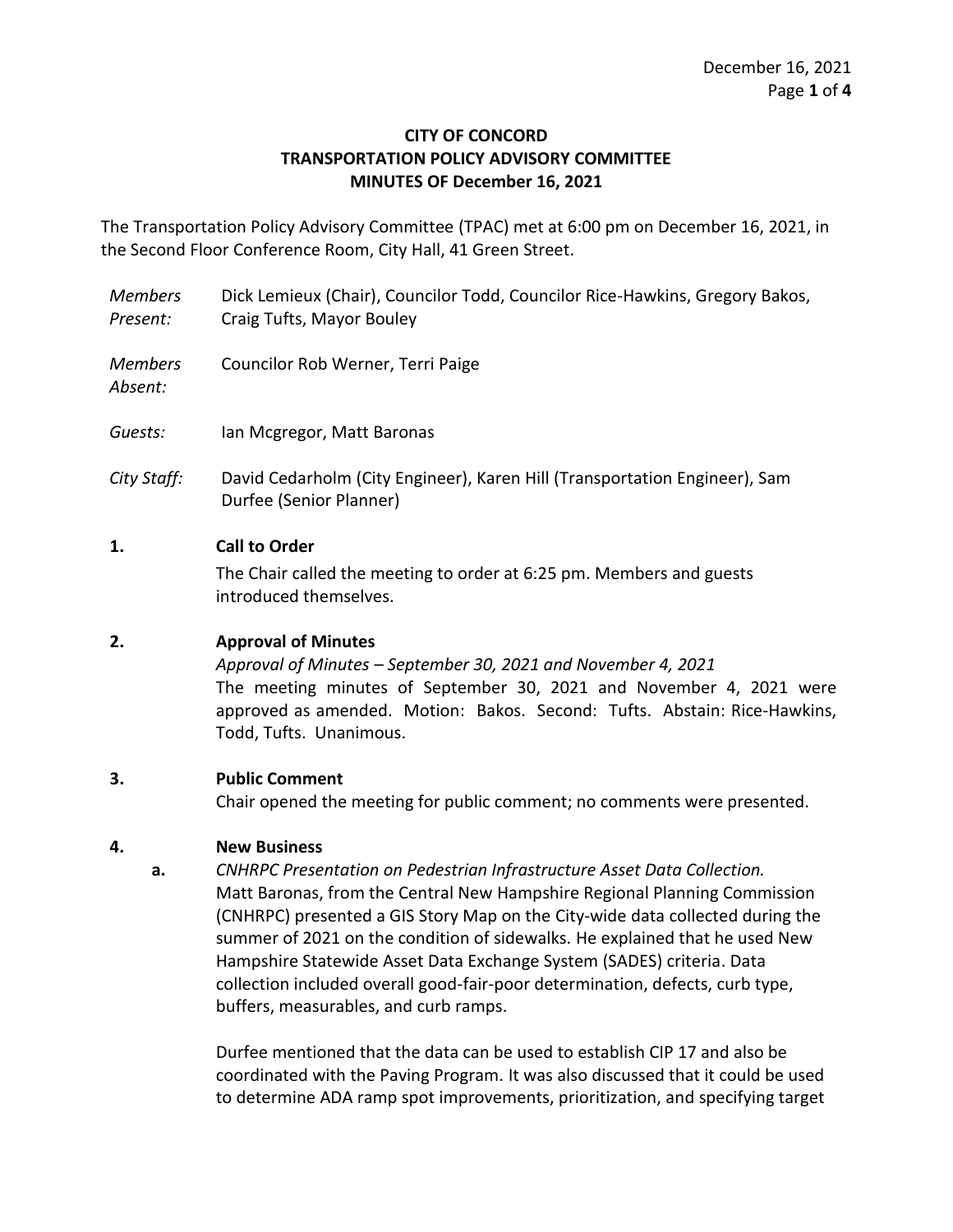areas. Durfee confirmed that he can overlay the data with age, usage, population density information, public transportation, CIP projects, or even Safe Routes to School (SRS).

Mayor Bouley asked to expand the data collection to the west in the civic district area. Baronas and Durfee confirmed they could continue collection in the Spring.

### **b.** *Discussion on FY23-32 CIP Priorities.*

Hill circulated a spreadsheet of current CIP projects. Hill asked committee members to rank projects in each category and send to her by January 20<sup>th</sup>. Discussion will continue at the next meeting.

### **5. Old Business**

- **a.** *Discussion surrounding neighborhood traffic and speed and cut through concerns.* Hill shared the City's 2005 Traffic Management Policy and discussed that it could use an update. Tufts suggested taking a holistic approach. The potential for demonstration projects was introduced. Will need to coordinate with the CIP and paving projects. Mayor Bouley suggested hosting a series of neighborhood meetings similar to the approach that the Parking Committee took with the Narrow Streets effort. Councilor Todd volunteered to start in Penacook since there are a handful of streets coming up next year.
- **b.** *South and South State Street status update.* Hill mentioned that the Paving Project bids came in with a bid alternative price for the improvements. Staff is drafting a report to go to Council at the February City Council Meeting for a public hearing in March.

# **6. Consent Reports**

- **a.** *Acceptance of Subcommittee Minutes*
	- *i. TPAC-BP: None*
	- *ii. TPAC-PT: July 6, 2021 – Accepted by consent*

# **7. City Council Meeting Update**

Council approved all parking recommendations proposed through the Narrow Streets Study.

**8. TPAC Referrals from City Council, Staff and Chair** None.

# **9. Status Report on Subcommittees**

**a.** *Public Transportation Committee (TPAC-PT), Terri Paige* Paige absent. Hill provided a brief update stating that the subcommittee discussed the possibilities for micro-transit and taxi voucher expansion. Hill also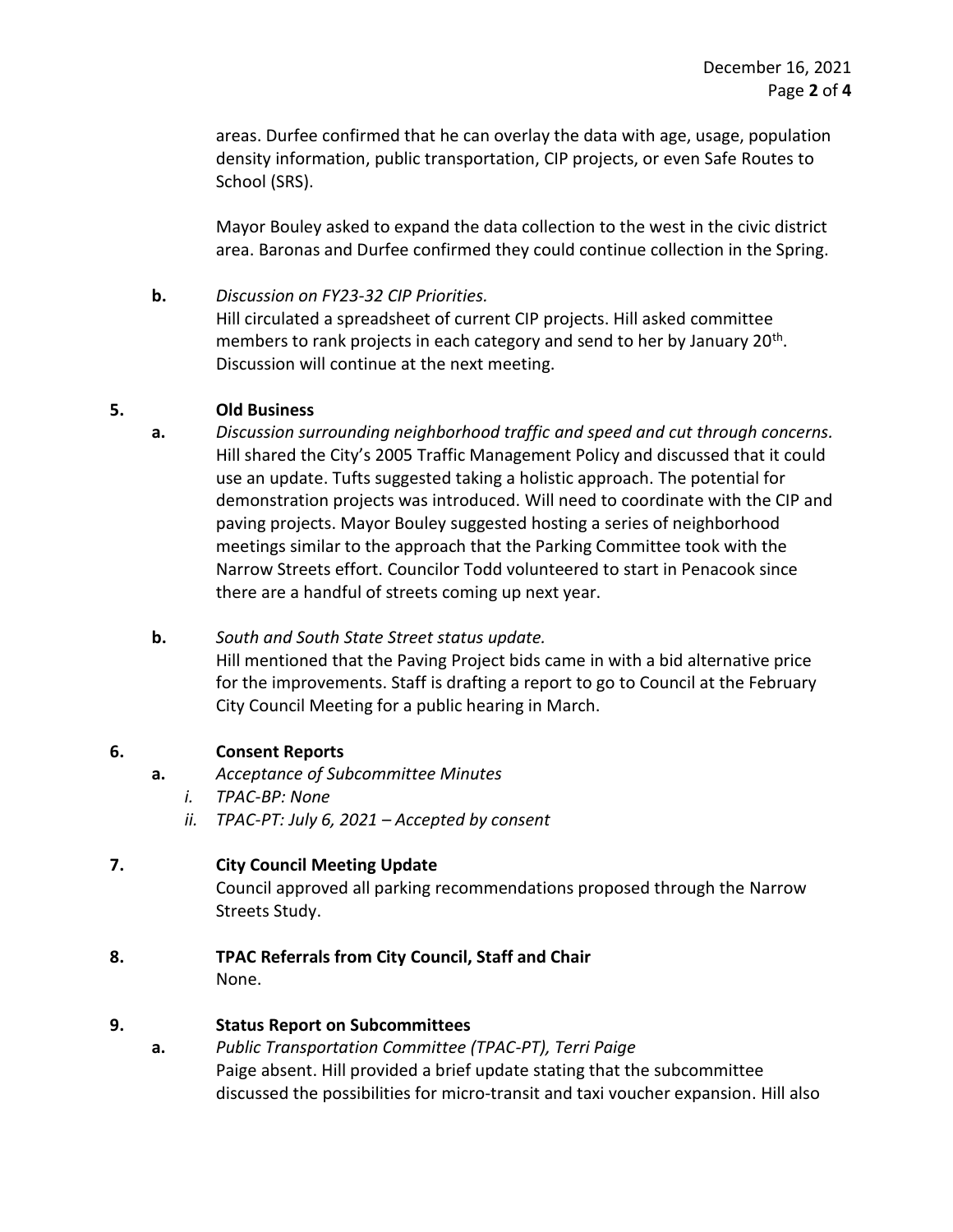mentioned that CAT is allocating funds that were recently received through a grant. These funds will allow CAT to stay fare free through 2023. Mayor Bouley asked if the subcommittee is reviewing the Infrastructure Bill for potential funding of projects and improvements. He mentioned that the City could help access those dollars, stating that someone should be all over that as there are massive amounts of dollars available. Hill will discuss with Paige.

- **b.** *Traffic Operations Committee (TOC), Karen Hill* Hill shared the items from the November TOC meeting agenda. No further discussion.
- **c.** *Bicycle / Pedestrian Committee (TPAC-BP), Craig Tufts* Tufts discussed that the subcommittee is working on reviewing the upcoming Paving Program and coordination with CIP 17. The committee discussed the sidewalk priority list and limited funding and the potential need for increased funding in CIP 17. The subcommittee has ideas for new CIP projects, including Gully Hill. Tufts would like to discuss further and better plan for CIP 17 in the future. Mayor Bouley expressed concerns with adding new sidewalks when we have trouble maintaining the ones we have. Durfee reminded the committee that the priority list was developed with specific criteria to build sidewalks where they are needed the most.

# **10. Staff Updates**

- **a.** *Storrs Street Extension (CIP 18)* No discussion.
- **b.** *Whitney Road / Hoit Road Intersection (CIP 30)* The City's contractor, FL Merrill has the small roundabout on Whitney Road operational and continue to work on slopes and drainage improvements in NHDOT ROW for now. They will complete the small roundabout and begin work on the large roundabout in the spring.
- **c.** *Merrimack River Greenway Trail (CIP 543)* The City has authorized application of two EDA grants, one for Terrill Park expansion and one for the boardwalk section of the trail.
- **d.** *Langley Parkway Phase 3 (CIP 40)* Mayor Bouley discussed the growth in Wards 1,2, and 10 and the increase in delay on routes to the hospital.
- **e.** *Loudon Road Bridge (CIP 588)* Cedarholm informed the committee that the project is proposed to be funded through the NHDOT Ten Year Plan (TYP).